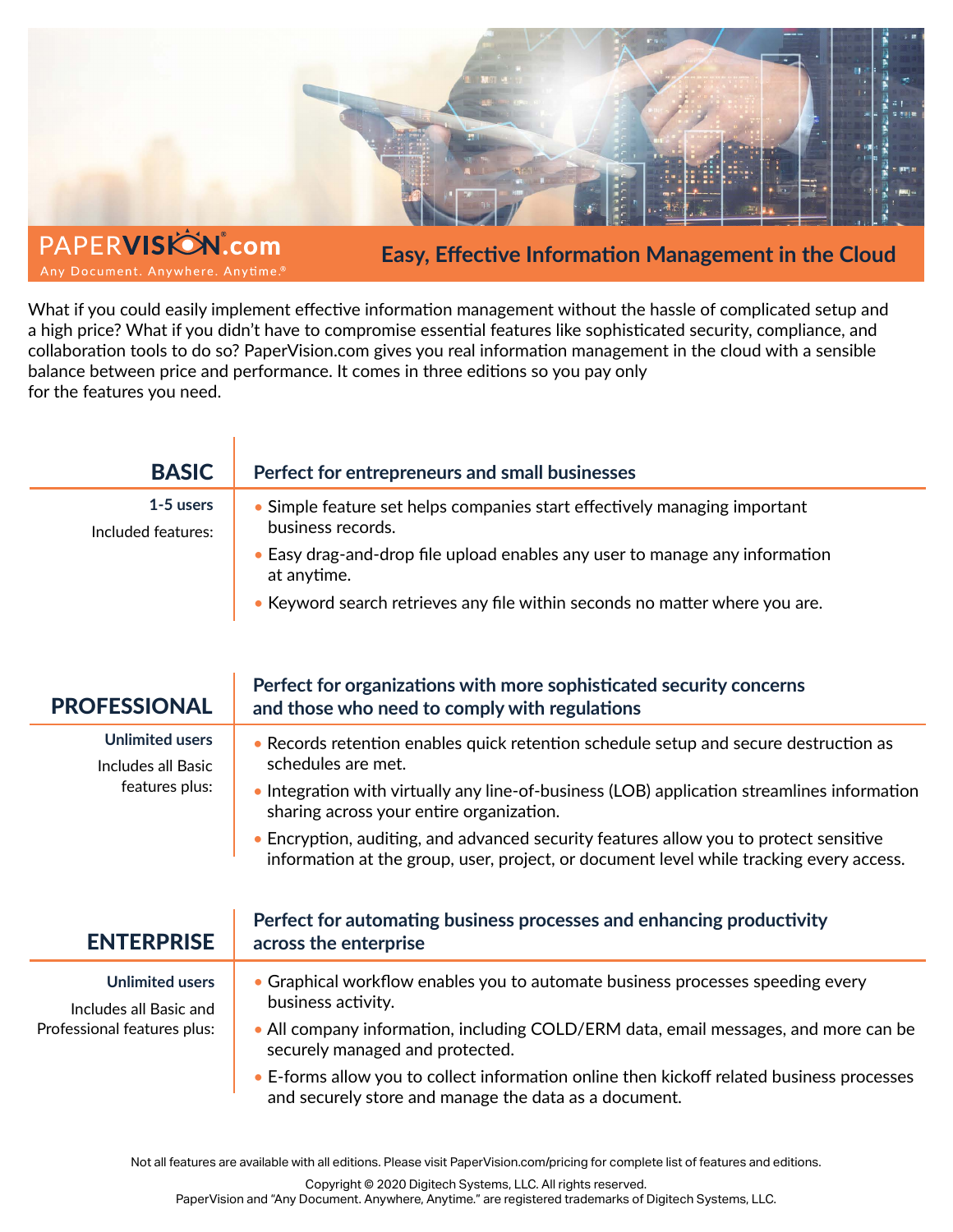

**PAPERVISIÓN**.com Any Document. Anywhere. Anytime.<sup>®</sup>

**What Problems Can PaperVision.com Solve?**

Easily organize and protect your information by uploading any number of documents in just a few steps. Enjoy secure access to any record within seconds on virtually any device! Automatically route information through any workflow you need, while tracking every step and function. Streamline your setup using pre-configured profiles that are based on best practices for many common business processes. Our more than twenty years of experience securely storing and transmitting sensitive information for thousands of organizations lets you rest easy, knowing you're always protected. It's unbeatable convenience and security from a company you can trust.



## **Access Your Files Anywhere, Anytime**

Drag and drop to upload files in just a few simple steps, including COLD/ERM data, and even email. Once stored in PaperVision.com, you'll have secure access to virtually any type of record, including images, Microsoft® Office files, and PDFs within a single system for easy management. Retrieve files within seconds from any location on your computer, laptop, tablet, or even your phone, from any location!



### **Enable Automation**

Setup processes that automatically route information through any workflow you need, while tracking every step and function. Capture information online with an e-form; then kickoff any business process based on the data received. You can even electronically sign documents as needed to keep things moving no matter where you are.



### **Keep Your Data Secure**

Protect information by project, user, and even the individual document. Sophisticated encryption locks everything down, and you can track every action to comply with a variety of regulations. Plus, we have more than twenty years of experience protecting sensitive information in the cloud. You're safe with us!



### **Choose the Plan You Need**

Don't pay for features you don't need! PaperVision.com comes in three editions designed to fit your capabilities. Choose from Basic, Professional, or Enterprise options.



### **Collaborate with Confidence**

Ensure you're always working with the right version and never overwrite another's work again no matter where you're working. PaperVision.com allows you to share information and collaborate on documents and projects without any worry.



### **Save Money on Information Management**

As a cloud-based service, PaperVision.com helps you minimize your spending on IT, hardware, and software. Purchase only the users, features, and storage you need to keep your business running smoothly.

#### **For additional information visit: PaperVision.com or call 866.374.3569 or email pvsales@papervision.com.**

Not all features are available with all editions. Please visit PaperVision.com/pricing for complete list of features and editions.

Copyright © 2020 Digitech Systems, LLC. All rights reserved. PaperVision and "Any Document. Anywhere, Anytime" are registered trademarks of Digitech Systems, LLC.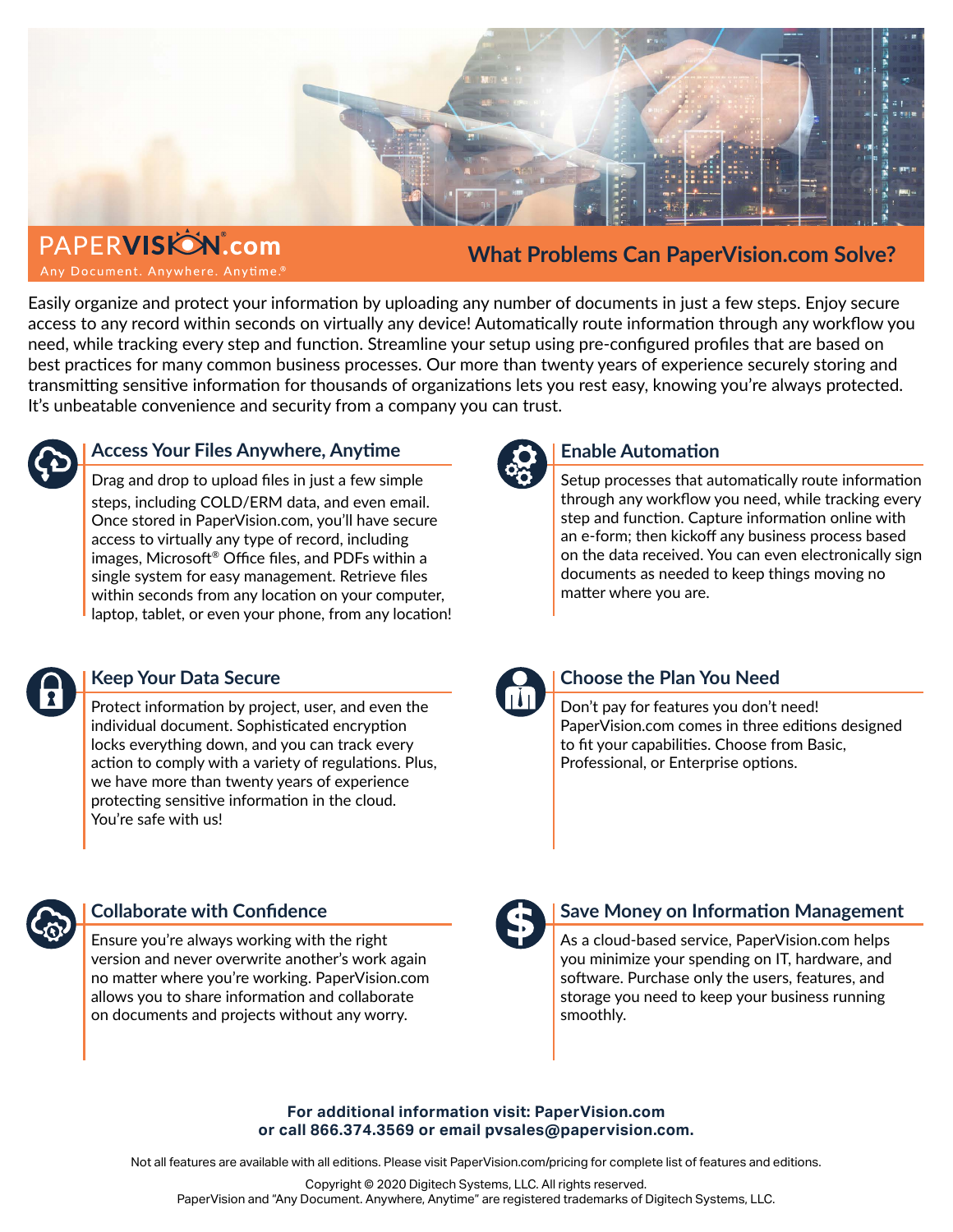

PAPERVISIÓN.com Any Document. Anywhere. Anytime.®

## **Technical Specifications**

Not all features are available with all editions. Please visit PaperVision.com/pricing for complete list of features and editions.

#### SYSTEM OVERVIEW

Access to documents anywhere, anytime, on virtually any device Projects allow you to group documents to meet increasing information management needs

99.9% uptime guarantee ensures data is always available System complies with General Data Protection Regulation (GDPR)

Digitech Systems is SOC 2, Type 2 certified

Data centers are compliant with the requirements of the American Institute of Certified Public Accountants (AICPA)

A cloud system means no capital expenditure for system implementation and a tax-deductible operating expense for organizations

Users can search, upload, scan, or view the folders of any project, access E-Forms, and destruction lists, see worksteps waiting, and view recent or favorite items directly from the home screen

PaperVision mobile app for iOS and Android, available in the Apple App Store and Google Play Store, delivers a full-featured, device-optimized experience

PaperVision.com Administration Console provides access to all administrative functions

Administrators can create, manage, print, email, and export e-forms as PDFs and require an electronic signature for any document

Web application enables secure access to manage your corporate information on virtually any device without requiring software installation

PaperVision Client provides the optimal experience for Microsoft Windows users by offering the functionality found in the web applications and more on a desktop

Store and retrieve any file type, including images, Microsoft Office files, and PDFs

Extensive full-text search capabilities support stemming, phonic, fuzzy, synonym, Boolean, natural language, and variable term weighting search options

Versioning and check-in/check-out functions include detailed audit tracking and simplified roll-back processes

Extensive reporting capabilities provide detailed audits trails and track user productivity and utilization, including workflow status and history, records retention, and destruction activities Annotations allow specific users to hide information within a document, or to add textual notes

Document associations link related documents across multiple projects and allow users to easily locate them from a single document

Automation Services automates the importing of documents, backup processing, maintenance queue items, and migration jobs

Share Document allows external users limited access to specific documents via a secure link

Solution Profiles are pre-built configurations that are based on best practices for many common business processes. With just the click of a button, projects, workflows, e-forms, security groups, users, document associations, records retention policies, and even security rights are created

Instant upgrades are performed by Digitech Systems, freeing IT resources from system maintenance

Complete, detailed online help and electronic product manuals are included to get you started quickly

Toll-free, legendary technical support is eager to assist with any questions you may have

### **SECURITY**

Searchable security logs allow administrators to target specific actions, users, dates or search values to monitor activity All Digitech Systems administrators and engineers are thoroughly screened and are subject to background checks All Digitech Systems administrators use dedicated, secure machines

All Digitech Systems administrators follow strict password security guidelines, including password complexity, password expiration, and multi-factor user authentication technology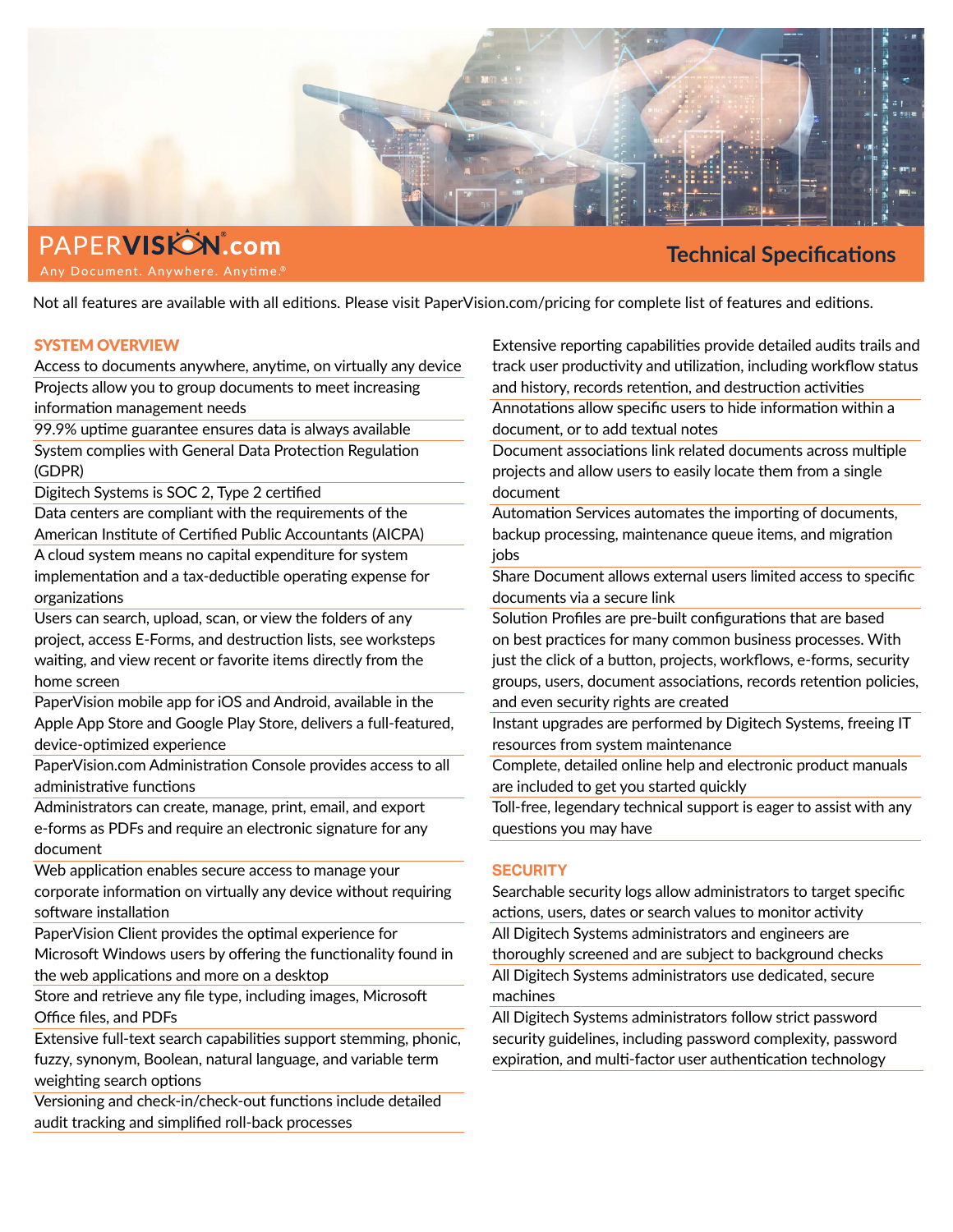

## PAPERVISIÓN.com Any Document. Anywhere. Anytime.<sup>®</sup>

# **Technical Specifications**

Not all features are available with all editions. Please visit PaperVision.com/pricing for complete list of features and editions.

#### **SYSTEM AND NETWORK SECURITY**

All systems are maintained on a closed network that allows no outbound connectivity

All systems are monitored 24 hours per day, seven days per week, 365 days per year

Multi-layer firewalls limit traffic to pre-defined ports and protocols for all inbound and inter-process communications Intrusion-detection technology monitors all system access and third-party vulnerability scans are routinely performed

#### **TRANSMISSION SECURITY**

Caching routines ensure stored data is never exposed to the public network

Transport Layer Security (TLS) encrypts all network communication ensuring data and email transmission security Secure FTP (FTP Explicit Security) is available for bulk data transfer

### **APPLICATION SECURITY**

AES 256-bit encryption occurs during import and when data is stored and transmitted

Session ID encryption ensures that a session cannot be hijacked

Function-level verification is performed for every API call made to PaperVision.com, whether from the application or through the API

Session source persistence and IP address limiting guarantees users can access the system only from authorized locations Automatic session termination ends a user's session when it sits idle for a defined period of time

Data segregation separates database and document data to ensure one company or department cannot access another's data

Security policy administration tools include account lockouts, password complexity, password expiration, login restrictions, MFA requirements, encryption key assignments, and non-

repudiation checks

Multi-factor authentication (MFA) uses apps such as Google Authenticator or Microsoft Authenticator to generate a unique passcode for every login

Perform non-repudiation checks on all documents and emails Simplify password changes and allow users to reset forgotten passwords

Group-level security assigns a common set of access rights to all users within a group

User-level security defines individual user permissions

Project-level security assigns functionality-based security at the project level

Document-level security sets specific security settings for individual documents as soon as they enter the system Function-level verification controls user rights, such as printing, emailing, exporting, and deleting

Index-level security controls user ability to view and/or edit document index fields

Retention policies can be configured to protect records from destruction during specified time periods, to set up email review notifications, and to automatically purge expired records

### **SCALABILITY AND RELIABILITY**

Geographically diverse, redundant data centers (each with its own power and networking) protect data from major disasters with no customer impact

Fully redundant web servers, across multiple data centers, automatically add resources to ensure fast response times, even under heavy loads

System architecture with no single point of failure ensures data availability

Backup systems ensure data integrity and reliability Global DNS network provides unprecedented DNS reliability

and response times Documents are stored across multiple facilities to ensure the

integrity and availability of data